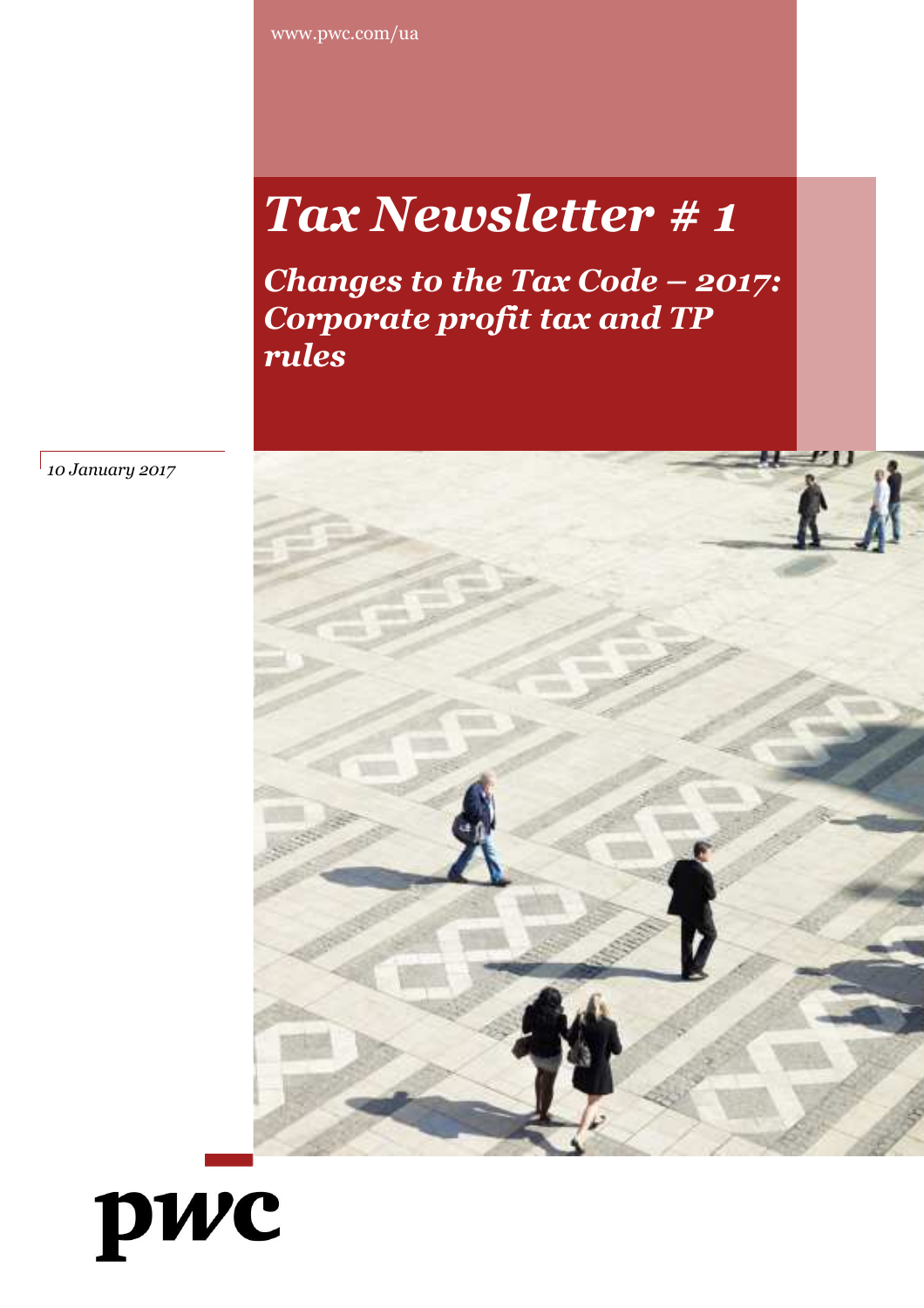## *Changes to the Tax Code - 2017*

*In December 2016 Verhovna Rada of Ukraine adopted laws\* amending the effective Tax Code of Ukraine.*

*Below is a summary of the most significant changes in Corporate profit tax and Transfer pricing that are become effective on January 1, 2017\*\*.*

#### *I. Corporate profit tax (CPT)*

#### **Tax rate, incentives and benefits**

- The genera tax rate remains at the level of 18%. Principles of tax base calculation remain unchanged.
- Crediting of tax on immovable property other than land against CPT liabilities is abolished (starting from 2017 reporting year).
- A special 5% withholding tax rate on Eurobond yield is introduced.
- "Tax holidays" until 2021 are introduced for taxpayers with annual income less than UAH 3 million provided they meet the requirements on (i) payroll amount (not less than two statutory minimum wage monthly per each employee), (ii) defined average number of employees in the previous periods (for the entities established prior to January 1, 2017), and (iii) are compliant with limitations on types of activities (according to the specific list).
- The application of a reduced statutory minimum useful life to machines and equipment purchased during the period between January 1, 2017 and December 31, 2018 year is allowed, on the condition that the taxpayer employs such assets in its business activity and applies the straight-line method of depreciation thereto.
- It is stated that if the amount of paid advance CPT payment on dividends distribution exceeds the amount of the accrued CPT of the taxpayerissuer of corporate rights, the excess amount will be applied to reduce the taxpayer's CPT obligations in the following periods. In case the taxpayer suffers losses the said amount will be applied to reduce the CPT obligations in the following periods until it is fully utilised. Collective investment schemes are released from such advance payments.

#### **Tax differences**

• Starting from the 2017 year activities results, net profit before tax is increased by amount(s) of:

- 
- $\checkmark$  residual value of written-off non-production equipment and intangible assets as per accounting data;
- $\checkmark$  expenses on repairs and reconstruction of non-production fixed assets and intangible assets;
- $\checkmark$  non repayable financial aid (goods, services), which was provided free of charge for the benefit of its recipients (other than duly registered non-profit organisations) that are not CIT-payers or which are taxed at 0% CPT rate;
- losses from fines, penalties, forfeits, which were accrued in accordance with civil legislation for the benefit of entities that are not CIT-payers (except for private individuals), or which are taxed at 0% CIT rate;
- income received as payment for goods (works, services) shipped (provided) while the taxpayer used the simplified tax system.
- From now on it is established that:
- $\checkmark$  "thin capitalization" rules apply to interest accrued under debts **only** from non-resident related parties;
- revenues and expenses included in the taxable income of a taxpayer before January 1, 2015 and reflected in the financial statements after January 1, 2015 according to the accounting rules, should not be **doubled** in the tax base, thus such amounts decrease (for income) or increase (for expenses) net profit before tax;

*<sup>\*</sup> Law of Ukraine "On changes to the Tax Code of Ukraine regarding improvement of investment climate in Ukraine" # 1797-VIII dated 21.12.2016 and Law of Ukraine "On changes to the Tax Code of Ukraine regarding securing of budget revenues on 2017" # 1791-VIII dated 20.12.2016.*

*<sup>\*\*</sup> For certain provisions special enforcement period shall apply (see in the text of this newsletter).*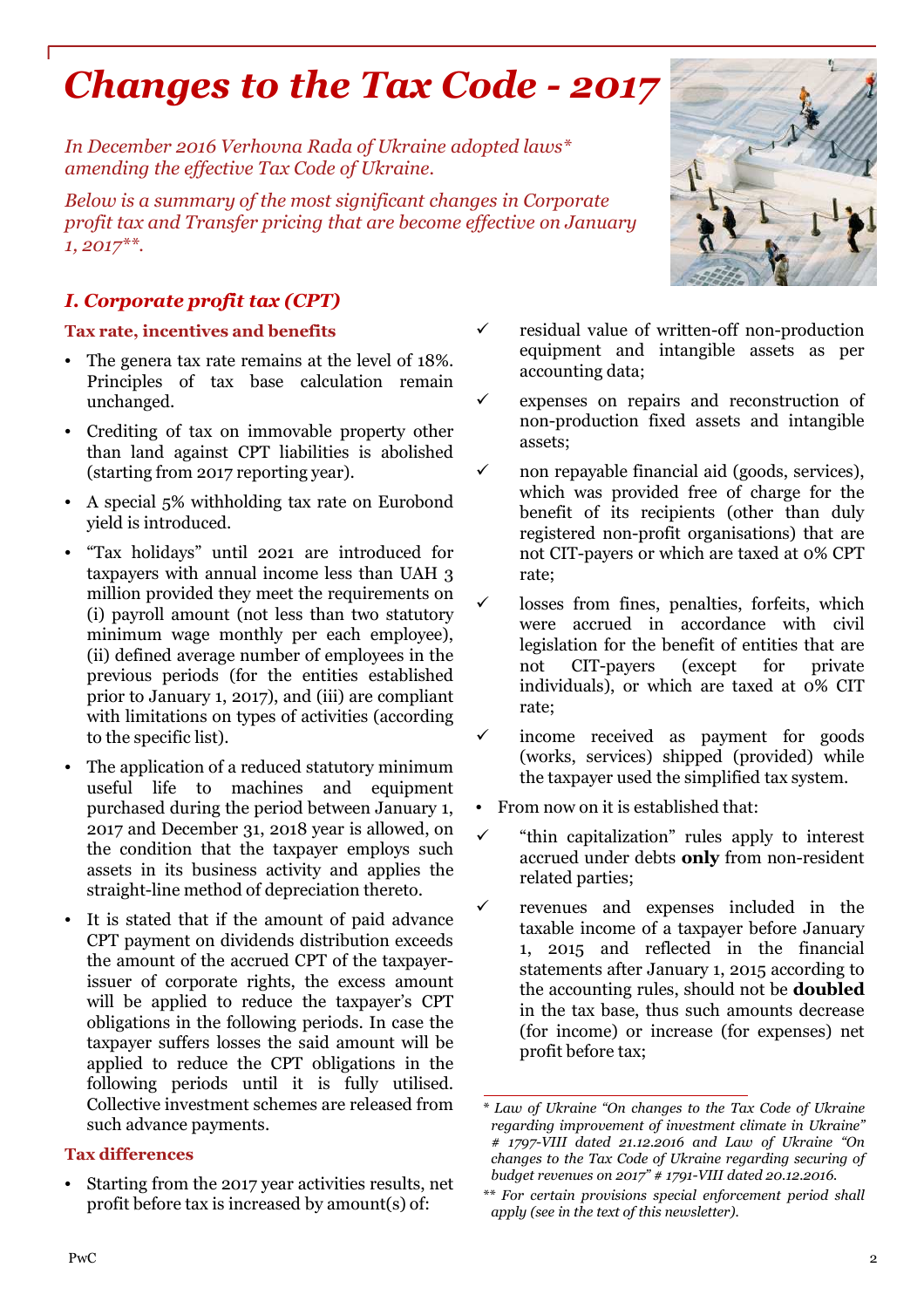- the net profit before tax can be reduced by the amount of written-off debts that qualify as bad debts under the Tax Code (including the write-off, performed within the amount of bad debts provision).
- Royalties paid to non-beneficial owners and in other special cases (see para. 140.5.7 of the Tax Code) are no longer deductible at all (even if the payments satisfy the "arms length" criteria). This limitation does not apply when beneficial owner grant the right to receive the royalties to other parties.

#### **Taxation of banks and insurance companies**

- Disputed issues regarding the creation and use of loan loss provisions ("**LLPs**") have been resolved to a degree. In particular, starting from January 1, 2017:
- $\checkmark$  the credit risk criteria for the calculation of LLPs of banks and financial institutions no longer applies;
- $\checkmark$  the application of the 25% limit for calculation of tax deductible LLPs is extended additionally for the period of January 1, 2016 to January 1, 2018;
- $\checkmark$  loans (in part or in whole) in arrears for more than 360 calendar days can be declared as bad and written-off as such by reducing LLPs, except debts of related parties or those of current and/or former employees of the creditor.
- Insurance contributions, premiums and payments, received under reinsurance agreements are not to be included into the tax base of the insurer that is subject to 3% tax on revenue.

### *II. Transfer Pricing*

#### **Controlled transactions**

- The value criteria for recognizing transactions as controlled were increased as follows:
- $\checkmark$  annual income UAH 150 millions;
- $\checkmark$  The value of transactions with a single counterparty – UAH 10 millions.
- The list of controlled transactions for TP purposes was expended, in particular, the following transactions were added:
- $\checkmark$  foreign economic transactions involving purchase of goods/services through nonresident commissionaires;
- $\checkmark$  transactions with non-residents that do not pay CPT (corporate income tax) and/or which are

not tax residents of the state where they are registered as legal entities (the list of such legal organizational forms of non-residents will be approved by the Cabinet of Ministers of Ukraine).

- Transactions with a resident of the state, which is included in the list of countries (territories) determined by the Cabinet of Ministers of Ukraine, are considered to be controlled from January 1 of the fiscal year following the year of placement of such state in the above-mentioned list.
- It is clarified that the transaction is considered as controlled in cases of occurrence of chain transactions in respect of not only the transfer of ownership rights on a subject of the transaction, but also its result.
- Criteria for grouping several controlled transactions for TP purposes have been prescribed.

#### **Economic analysis**

- The list of information sources for the TP purpose was supplemented by the following paragraphs :
- $\checkmark$  other sources from which information was received by the taxpayer in compliance with the law, if such information was provided to the tax authorities,
- information received by the tax authorities under international agreements concluded by the Parliament of Ukraine.
- In order to calculate the profitability range when using multiple tax periods, it is required to use the weighted average rate of profitability.
- It is possible to determine the profitability rates on the basis of the financial information of the legal entities in case of the absence or lack of information on specific comparable noncontrolled transactions, also have been introduced the selection criteria for such entities.
- It is possible to use forwards or futures exchange quotations for the certain goods for the decade preceding the date of conclusion of the respective forward or futures contract and forward or futures prices closest to the date of the relevant futures or a forward contract date (for goods that do not have stock quotes), if the taxpayer notifies the State Fiscal Service of Ukraine about the conclusion of such contracts in a respective way.

#### **TP report submission and self-adjustment**

- The deadline for submitting the report on controlled transactions has been changed to October 1 of the year following the reporting one.
- Self adjustments can be made to maximum or minimum values of the range of prices (profitability), not to the median, as it was previously envisaged.